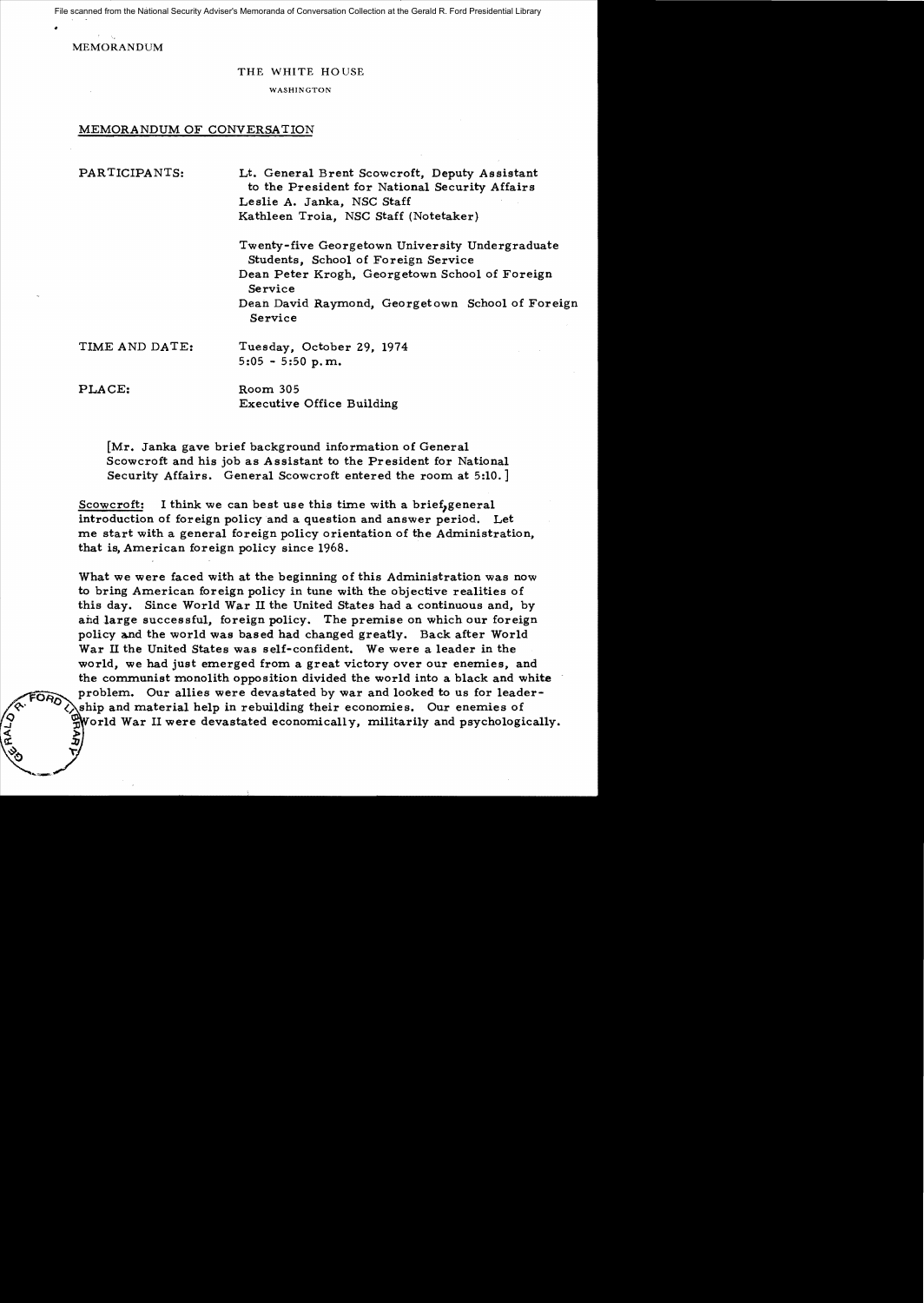The Third World was beginning to emerge, looking to the United States and the ideals upon which it stands to help them emerge into a community of independent states.

Our foreign policy hadn't changed fundamentally since then but the world had changed dramatically. The Communist nations no longer were a monolithic opposition, in fact they were fractured dramatically into competing forces in some cases. The nuclear monolith which we had held during World War II and for a time after that, or at least our strategic superiority, had changed. There was now a functional parity in strategic forces. Our allies were no longer devastated, but now on their feet. If we were not. partners with them, we were in many cases now competitors.

The colonial world emerged into the Third World. It was a different kind of world since 1949. We tried to change our· fundamental foreign policy to match the world we now found ourselves in.

First, we had to disengage ourselves from a long and difficult war  $-$ - the Vietnam War. The Administration accomplished this by preserving the blood and money we had sacrificed previously, as well as managing to preserve what we bad considered our national interests when we went into the Vietnam conflict originally. The war had brought fundamental attacks at home on American foreign policy, the Administration, and on the President himself.

With the Soviet Union we reopened a dialogue which had been tried before but had never been carried out. That is -- what we now'call detente. There is still no fundamental change between the United States and Soviet Union but now we are trying to find areas in which we can talk, to define our mutual interests. We don't try to make every point of difference a major issue, or score debating points. Our contacts with them we do not look at in cold war terms, but build where we can and treat disputes through communications enhanced by the contact we've had. We are attempting to deal with each other in a manner and with a frankness never before possible.

With China a different dialogue was needed. We had been shut off from the Chinese for a generation. We set about to reopen contacts with them. There were no fundamental points of antagonism with the Chinese, with some exceptions around the periphery, of Asia and in other places.

With our Allies we tried to put relations on a more positive than negative basis. With the fracturing of the old communist monolith, our old relationships with our Allies had to be redefined.  $\zeta^r$   $\zeta$ 

 $\frac{\text{Br}}{\text{27}}$ 

 $r_{\rm c}$  =  $\frac{z}{z}$ 

,..,/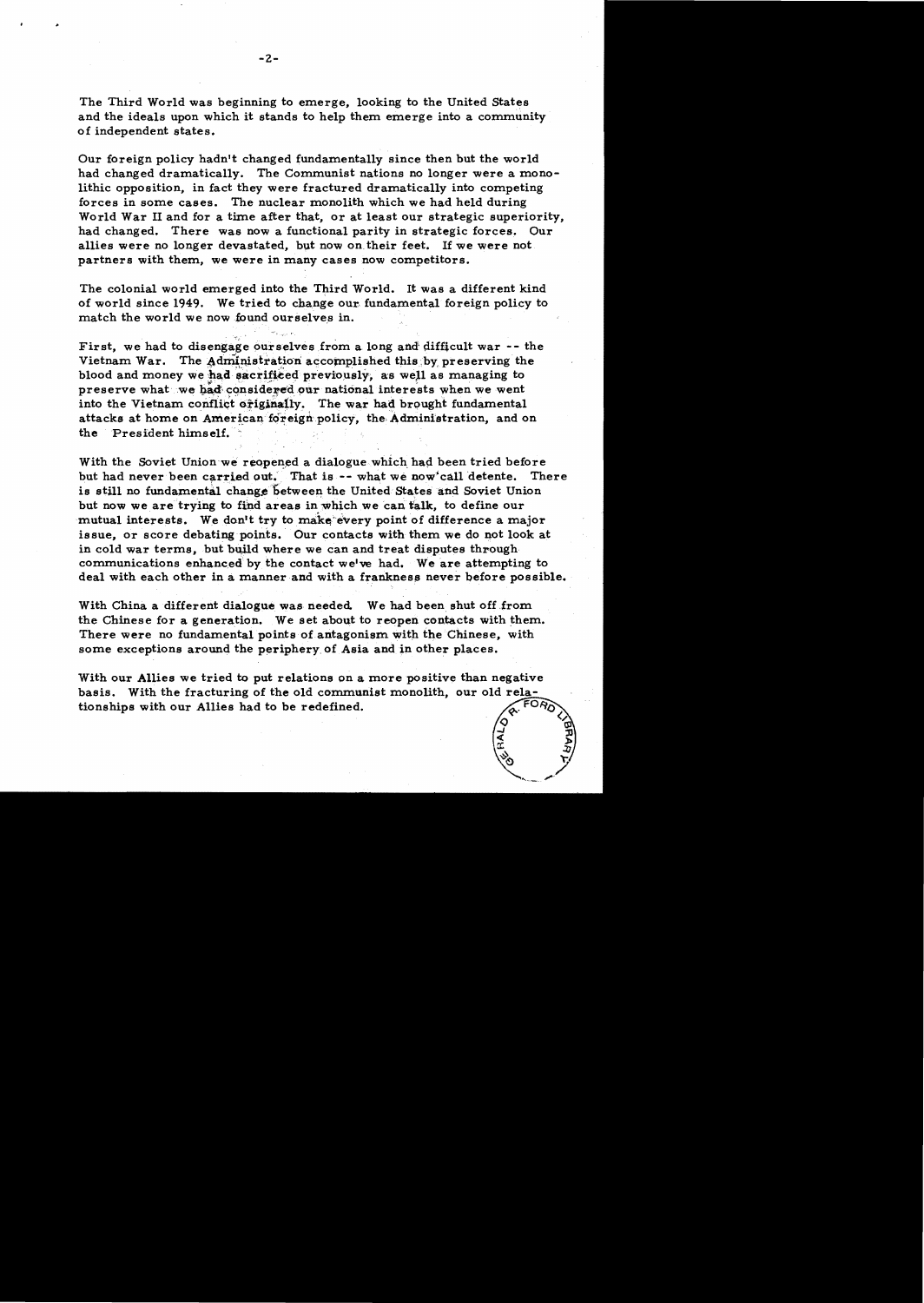The Third World was trying to develop a relationship of independence as well as self-reliance. We wanted to show them they have the primary stake in their own survival. We determined to help when necessary and in areas where we could assist them, but the first efforts must be their efforts.

There are more specific and regional areas we could cover, but let's go to your questions and develop the specific regional issues as we go along.

Question: Israel has already said they-will not deal with the PLO. Now, in light of the Arab Summit designating the PLO as the rightful leaders of the Palestinian state, and if the Israelis do not negotiate with them, what are the chances of war?

Scowcroft: That is a very, very difficult issue. It is not crystal clear at this point just what the decision in Rabat means in practical terms. Just whether Jordan will physically withdraw from the area, or whether Jordan and the PLO wlll develop a joint negotiating team in, Geneva or what. The Israelis have made it clear that they are unwilling to negotiate with the PLO. The practical matter is if it comes to that they may have very little chanee in the long run, certainly in the short term it is not helpful to the negotiation we had hoped to develop. Whether this would result in a stop or a delay in the next round of negotiations makes a renewal of the conflict more likely.

Question: I wondered about policy dialogue and decision making on smaller problems -- for example **.,..-** arms supply to Ethiopia. How does the NSC operate in formulating opinions, in drafting reports, and in presenting different points of view on issues. How many different options are presented to you?

Scowcroft: You're talking about NSC mechanics. Let me briefly describe the arms to Ethiopia as an example. When the crisis was first emerging we called a meeting of the Washington Special Actions Group (WSAG), one of the committees of the NSC mechanism composed of representatives of State, the Department of Defense, CIA, the Joint Chiefs of Staff, and chaired by Secretary Kissinger in his NSC role, not as Secretary of State. They decided in that meeting that a study be done to identify what where the trends in Ethiopia and what US pOlicy should be. It was an interagency study. Most of these [studies] are done by the same representatives as sit on these groups. It is chaired by state of Defense or wherever the principal interest is. This study suggested that we do what we could to  $\widetilde{FOR}$ demonstrate continuing interest in and support of Ethiopia and make that

> ..J, 5 a:.

> > $\sim$

ም)<br>ፓ 5 J:J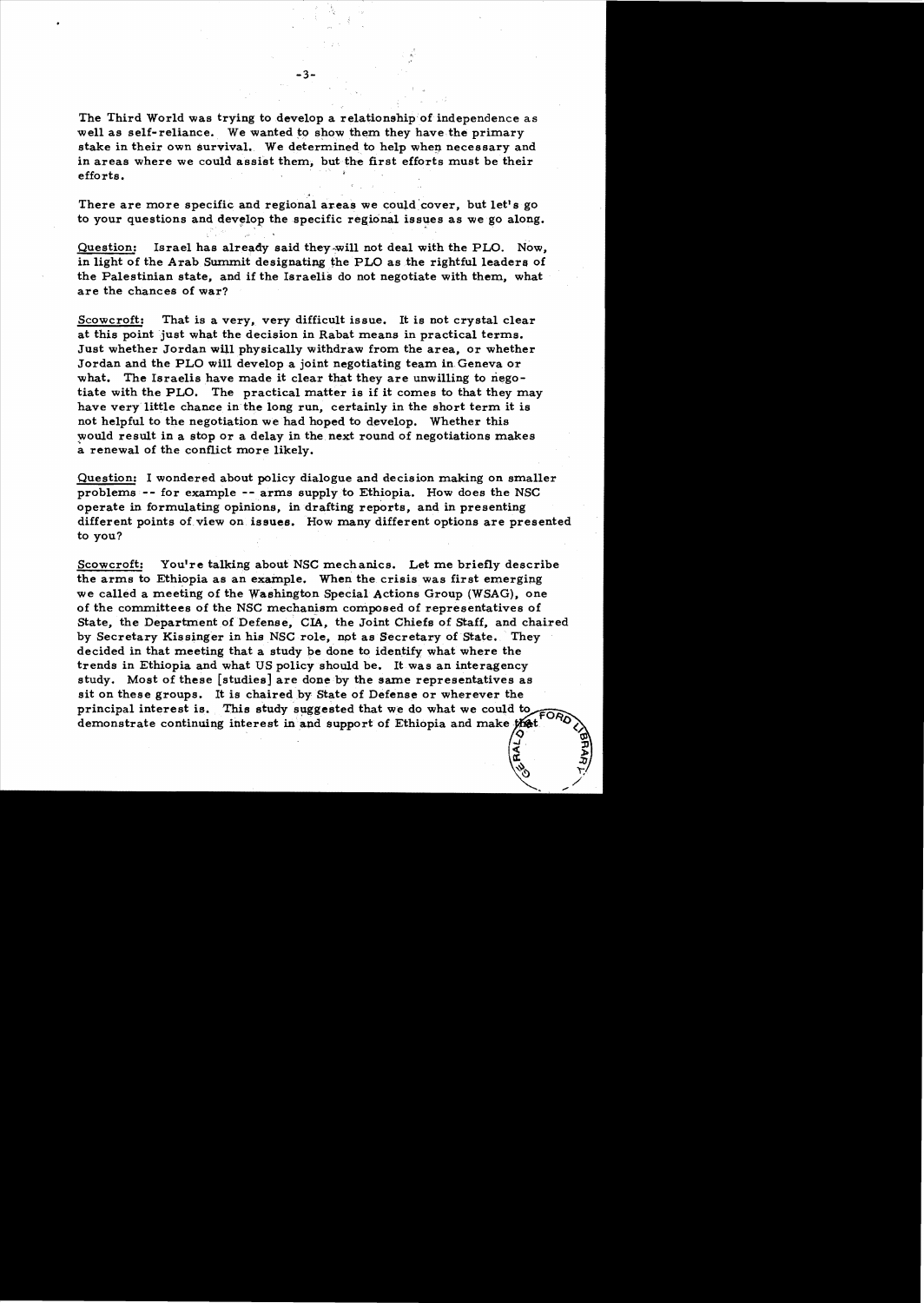manifested by whatever concessions we could within budgetary restrictions and specific resolutions on what we can do. Within that we gave them slightly increased aid as a demonstration of support while going through this situation.

The Senior Review Group is composed of people at the Deputy Secretary level of the Departments and chaired by Dr. Kissinger. The S<sub>e</sub>nior Review Group, or SRG, reviews most general foreign policy issues. They could have handled the Ethiopia one, but didn't. The WSAG is more crisis oriented, dealing with specific crises as they develop.

Question: The Washington Special Actions Group would outline options and present them to the decision maker?

Scowcroft: Yes. WSAG is more of a crisis-management committee than a policy development group. For example the Middle East crisis. The bulk of policy development and general policy issues are handled by the SRG. The Verification Panel is basically the same people, including the Director of ACDA, and they deal with all arms issues. All these groups have the same people basically, and develop options and discuss how to achieve these options and prepare a realistic range of options for the President. They are not similar options, reconciled, beforehand. They make as clear and logical as possible every option.

Question: According to Senate: Foreign Relations Committee testimony by State and Defense officials after the October War, it was most evident that there was a total collapse of the intelligence community and of NATO policy, preventing a unified policy study of.the October crisis. What was the NSC reaction to the October crisis  $-$  do you see a recurrence of failure as indicative of NATO?

Scowcroft: The NATO reaction stems from their relative dependence on the Middle East for oil. The Europeans who had not to long before criticized the Year of Europe speechwhich said . Europe had only European interests now said the Middle East war was not a European concern and NA TO should not get involved. It was the manifest of short run economic concerns with oil. In our view it was short-sighted, but it showed the real concerns for them.

Question: Was there a failure of the US intelligence community in predicting the Middle East war? What are the functions of various NSC com. mittees and how are these crises handled?

Scowcroft: They are handled in the initial effort by WSAG. Initially it  $\sharp$ to find out what is going on. If there is an intelligence failure, it is so much a total failure as a particular group which interpreted events in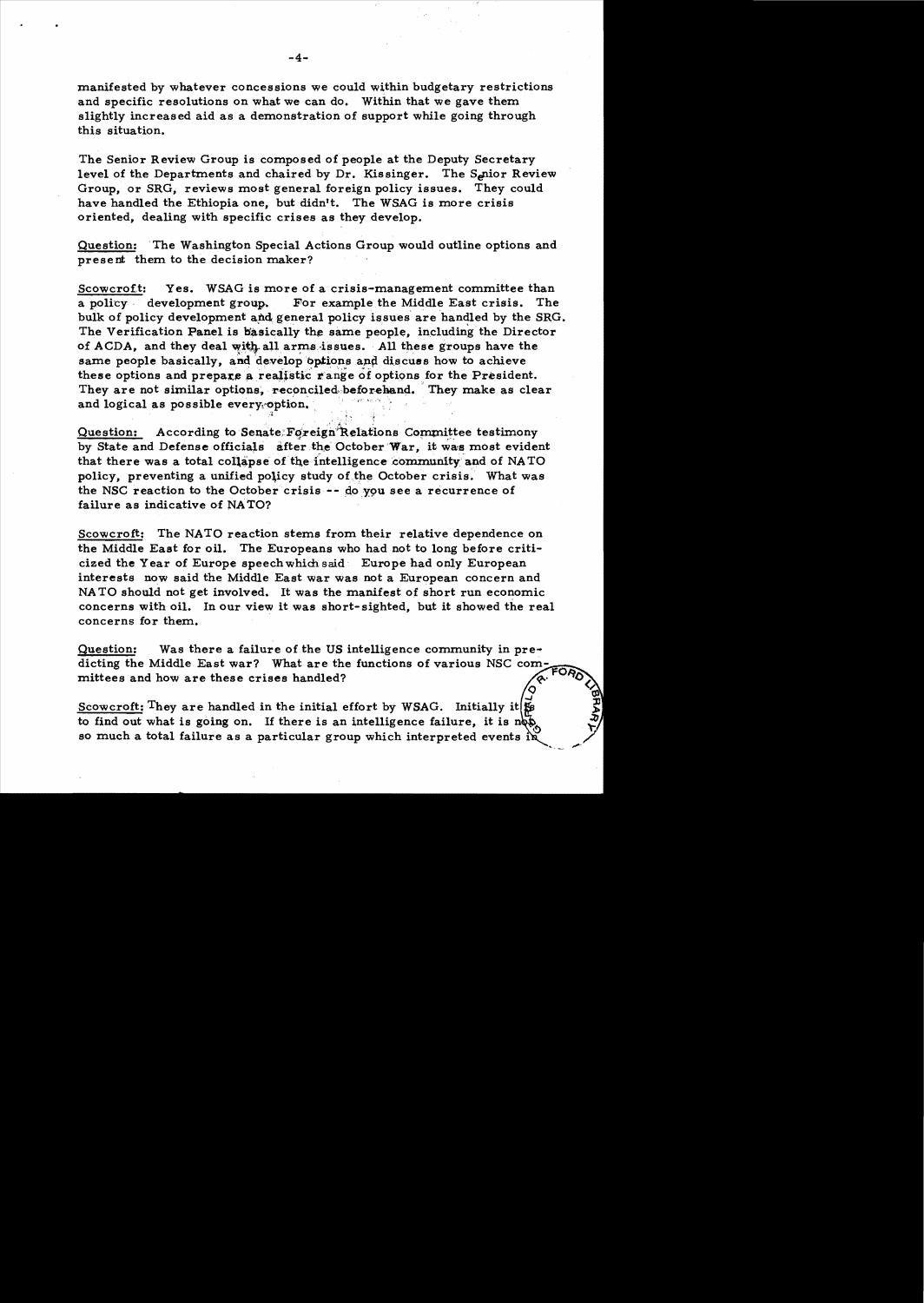a particular way. Nobody thought it made sense for Egypt and Syria to go to war. The events were rationalized by those of that set of mind. They were reinforced by the example among the allies. One reinforced the other. Egypt normally held maneuvers at this time and the movement of some forces up near the Suez at this time was very realistic this year. [Laughter] But no one was thinking of a logistical movement. In hindsight it perhaps was very logical.

Even that the Russians moved three to four days before to pull out their families and advisers quite hurriedly was interpreted as an anti-Soviet move resulting from deteriorating relations between Egypt and the Soviets.

Question: Is the breakdown of the intelligence community a perennial problem? What can we do to correct this?

Scowcroft: Sometimes there is. It is a way of crying wolf. There were a number of events signaling a breakdown of hostilities. I was called in the middle of the night about a cable saying this was happening. For every one where something is happening there are fifteen where each event has a normal explanation. But it won't happen again.  $[L_2 \cup L_3]$ 

Now, in fact, there is an overreaction of the intelligence community, they overplay each activity.

Question: With regard to the CIA in Chile and the President's rationalization that the Communists spend more money in Chile than the United States. Is the Chile situation indicative of what is happening in·the United States with Watergate, the domestic situation, and the issue of freedom of speech?

Scowcroft: I don't think the President was justifying that since the Communists spend more we had the right, he was just pointing out that they spend a lot. There are certain activities that are in the interests of the United States but become self-defeating if they become publicized. One such incident was the famous secret bombing of Cambodia from 1969 to 1970. There was a practical reason for doing this, not to deceive the American people, and the key Congressional people were told. The fact is that Sihanouk had tacitly agreed to our bombing of North Vietnamese sanctuaries in Cambodia. It was a tacit agreement that if we would have had made this public he would have condemned it and we would have had to stop. As sovereign of his country he couldn't just allow bombing of his country.

Question: Wouldn't prior approval of Congress prevent actions like, this and in Chile?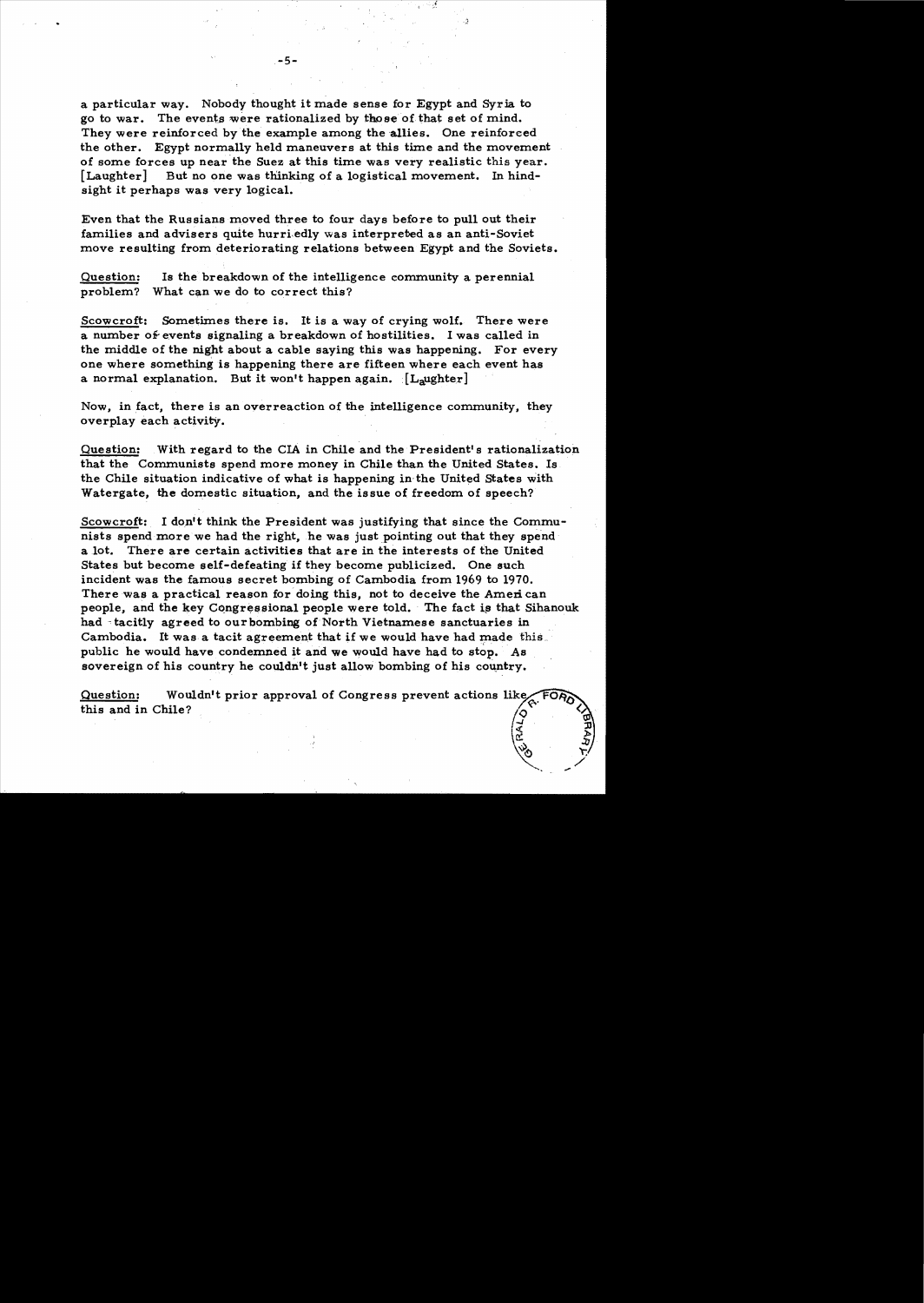Scowcroft: There is a resolution which would prevent actions like this. We think it is very harmful. The events in  $Chile$  that were to support certain groups in Chile were not kept from the relevant committees in Congress which have oversight of CIA activities. If made public they would have defeated it--it would be politically unpopular. Allende and the forces who supported him were attempting to stiffle the press, their opponents and the opposing parties. It would have been self-defeating if these activities were done overtly. No party wants it to be know they are receiving funds from a foreign government. Our interest in countries around the world is first based on their foreign policy behavior and only secondly on their domestic behavior. There was not a foreign policy threat [in Chile] such as a Communist government in Chile would be. Of course.: Naturally we would like to see solid democratic regimes brought to the world. Our priority is their foreign policy behavior and whether they are a threat to the United States' self-interest and security. This can only be done in a way not to attract attention. If dom in an overt way it would negate their purpose.

Question: The dicotomy of what you are saying is that we are defending the interests of a nation from the interests of its people. We were supporting a government that will overthrow a Communist government but in so doing not striking a note for a democratic free government in Chile but setting up a military dictatorship. Had this been known would there have been some opposition in the NSC? Would there be a counterbalancing force conscious of NSC consideration of the ideals of society trying to protect and preserve democracy?

Scowcroft: Of course. What we're doing in Chile is supporting democracy. Had what we-done succeeded there would have been no coup. The coup happened because of the desperation of the army and because there was no democratic regime in sight. They thought things were so bad that a Communist regime was coming. If the democratic opposition had more of a chance there would have been no coup.

Question: What about US support for the totalitarian regime in Greece? While it is a stable, non-Communist government it is totalitarian just the same.

Scowcroft: That is a difficult issue. There is rarely uninamity within the government on issues of this kind. We must remember that our first concern has to be with the international behavior of the country we are looking at. The alternative is for us to meddle in internal policies.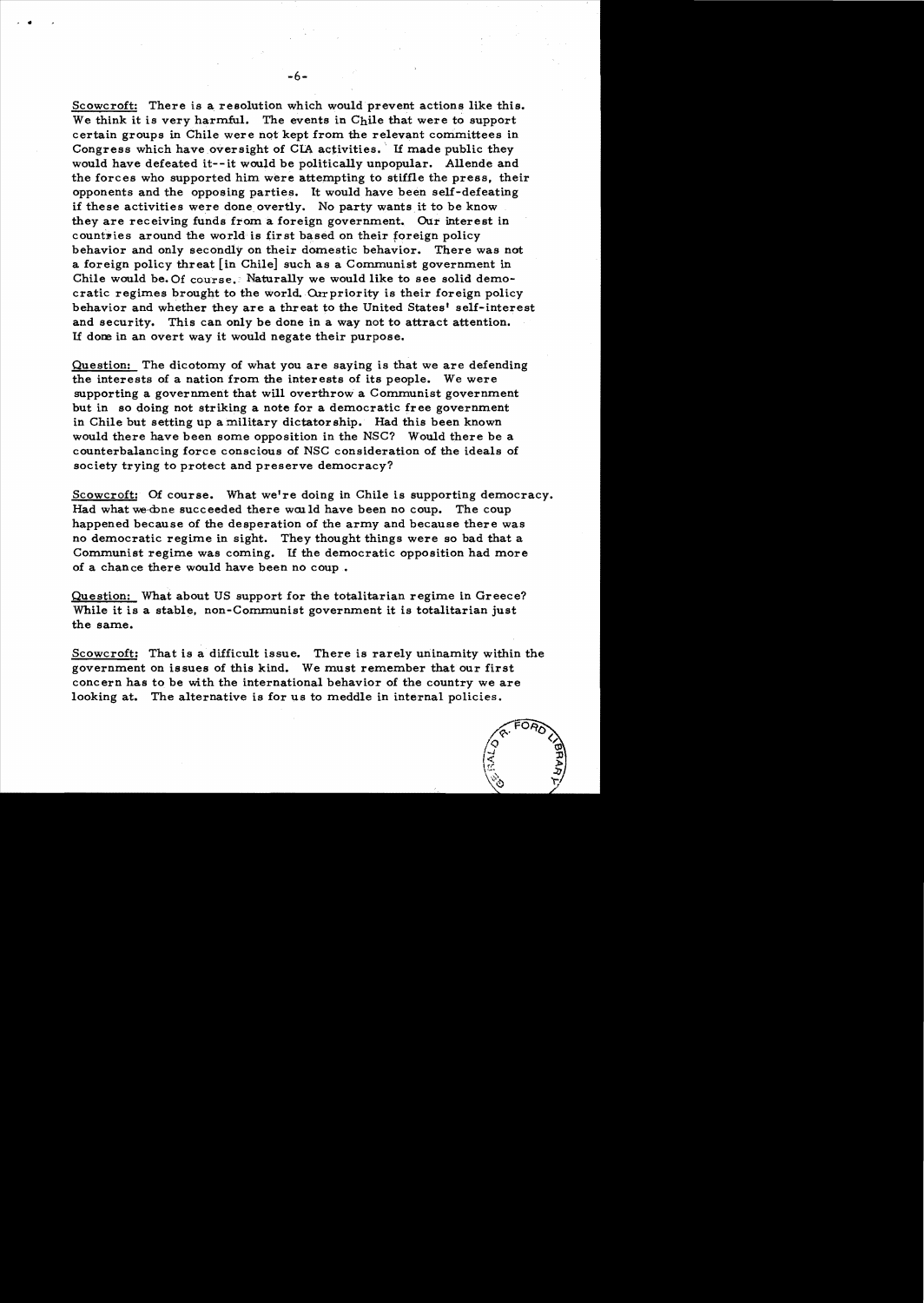of countries of the world. It is just because a country is non-communist! nobody argues that we should have covert activities in communist countries. When we put pressures or automatically cut off funds when they do bad things we tend to weaken them to their enemies working on them for quite other purposes.

The Greek regime was increasingly unpalatable to us. When the Cyprus dispute first broke out we were under heavy pressure to denounce the Greeks as being responsible for it. After the Greek coup we were under pressure to denounce the Turks. We tried to figure the fundamental US interest in the Eastern Mediterranean at this crisis. With this in mind we could help the regime become more democratic.

Question: The Senior Review Group, the Verification Panel and the others--all but one is headed by Dr. Kissinger. The National Security Council is headed by Dr. Kissinger. He is a Presidential Assistant, Secretary of State, affecting the entire foreign policy process. It seems that the President wouldn't be presented with all the issues if there is only one person controlling the information. Is there any validity to this or is it necessary?

Scowcroft: Of course there are various methods used. The National Security Council as it is organized now, develops proposals and background to get all the points of view and rational options and then presents these to the President. Secretary Kissinger, as chairman of these meetings and sub-groups and the NSC chief does not act in his capacity as Secretary of State. The Department positions are brought in by Mr. Ingersoll as deputy Secretary of State, not by Secretary Kissinger. As he is Secretary of State some views are inevitable, especially because of the situation and his personality. But everyone's views are represented.

Janka:  $[phone rings]$  The General has to get back to his office.

Scowcroft: Let me take a few more questions first.

For instance with the Bay of Pigs incident. People say that the President wasn't fully informed. Actually, the President had too much information-but it was not coordinated. The President tended to go with the views of the last person he listened to. They came into him, one by one, and presented their options.

The best way is to have all options presented simultaneously. This is the best way to avoid a Bay of Pigs-type situation.



# •• •